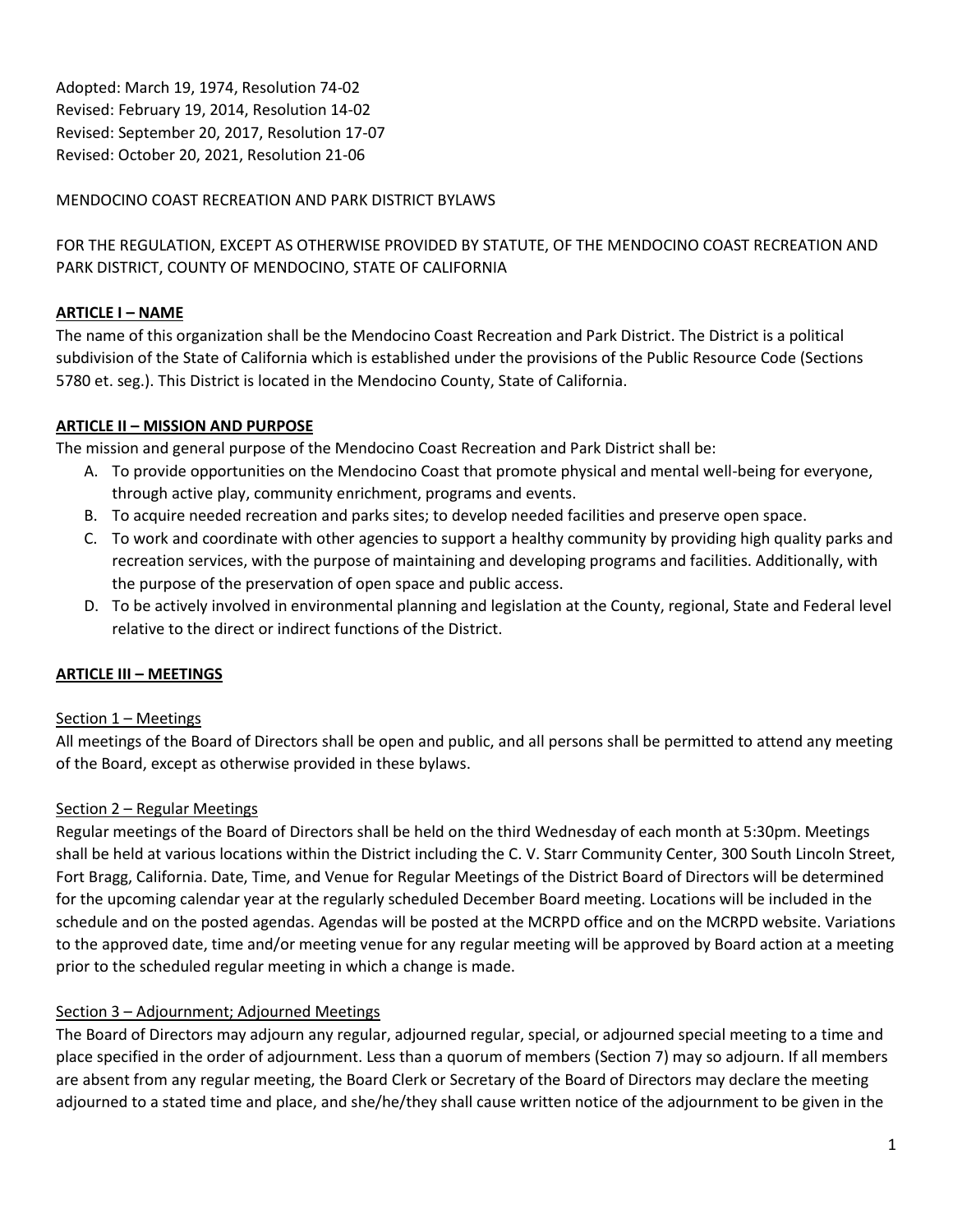same manner as provided in California Government Code Section 54596, for special meetings. A copy of the order or notice of adjournment shall be conspicuously posted on or near the door of the place where the regular meeting was held, within twenty-four (24) hours after the time of the adjournment.

### Section 4 – Continuance

Any hearing being held, or noticed, or ordered to be held, by the Board of Directors, at any meeting may by order or notice of continuance be continued or re-continued to any subsequent meeting of the Board of Directors in the same manner and to the same extent set forth in Section 3 for the adjournment of meetings; provided that if the hearing is continued to a time less than twenty-four (24) hours after the time specified in the order or notice of hearing, a copy of the order or notice of continuance of hearing shall be posted immediately following the meeting at which the order or declaration of continuance was adopted or made.

## Section 5 – Special Meetings

A special meeting may be called at any time by the District Administrator, Chairperson of the Board of Directors, or by a majority of the members of the Board. An email notice will be sent to each member of the Board and to each local radio station, newspaper and any person requesting notice in writing. An agenda shall be posted at the MCRPD offices and on the MCRPD website. The email and posted agenda shall specify the time and place of the special meeting and the business to be transacted. No other business shall be considered at such meeting.

## Section 6 – Closed Sessions

The Board of Directors may conduct a closed session during a regular or special meeting to consider the appointment, employment or dismissal of a public officer or employee or to hear complaints or charges brought against such officer or employee by another public officer, person or employee unless such officer or employee requests a public hearing. The Board of Directors may exclude from any such meeting, during the examination of witness, any or all other witnesses in the matter being investigated by the Board. The Board may conduct a closed session for any other issue permitted under California law. (See Government Code Section 54954.5.)

# Section 7 – Quorum

A majority of the number of Directors shall be necessary to constitute a quorum for the transaction of business, except to adjourn. Every act or decision done or made by the majority of the Board of Directors shall be regarded as the act of the Board of Directors, unless a greater number is required by law.

### Section 8 – Meeting Business

The order of business at regular, adjourned or special meetings shall be established by the Chairperson of the Board. Any matter proposed for the agenda by a Director of the Board to the Chairperson shall be placed on a future agenda prior to the posting of the agenda, or by Board action prior to the approval of the agenda at any meeting, with the exception of Special Board Meetings.

### Section 9 – Parliamentary Procedures and Rules

Meetings shall be governed by Rosenberg's Rules of Order, Revised, where not in conflict with these bylaws. Notwithstanding any rule of parliamentary procedure, any officer of the Board of Directors shall have an equal power with any member of said Board and may take part in the discussion and vote thereon.

### **ARTICLE IV – OFFICERS**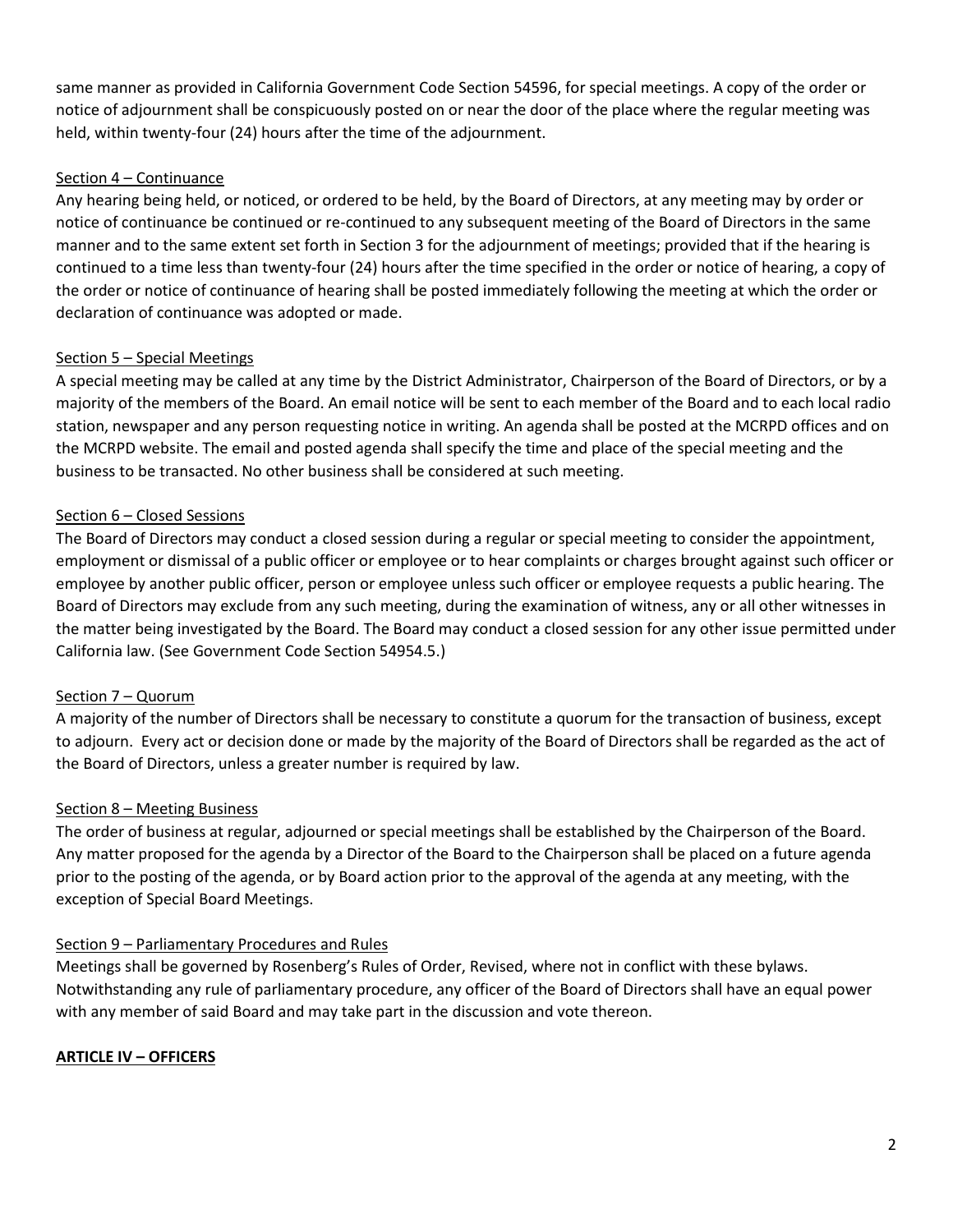## Section 1 – Officers

The officers of the Board of Directors shall be Chairperson, Vice-Chairperson, and Secretary.

### Section 2 – Chairperson

It shall be the duty of the Chairperson to preside at all meetings of the Board of Directors, appoint committees, call special meetings when they may be deemed advisable, execute all documents and papers on the behalf of the Board of Directors, and act as Liaison Officer between the public and the Board when the circumstances warrant; when the Chairperson is acting a Liaison Officer for the Board, the Chairperson shall carry out the directives, if any, of the Board.

## Section 3 – Vice-Chairperson

In the absence or disability of the Chairperson, the Vice-Chairperson shall have all his/her/their duties and shall call special meetings of the Board should the Chairperson refuse to do so.

## Section 4 – Secretary

The Secretary shall keep, or cause to be kept, full and complete records of proceedings of the Board of Directors and of its meetings and give, or cause to be given, notice of all regular and special meetings of the Board of Directors as required by these bylaws; and may attest all documents and sign all warrants on behalf of the District.

## **ARTICLE V – BOARD OF DIRECTORS**

### Section 1 – Board of Directors

- A. The Board of Directors shall consist of five elected Directors. Each Director shall serve a four-year term and shall be elected by the eligible voting residents of the District.
- B. Two of the Board members' terms shall run concurrently, while the remaining three Board members' terms shall run concurrently. Election of the Board members shall comply with the provisions of the California Election Code and Public Resources Code pertaining to Recreation and Park Districts.
- C. In the event there is a vacancy on the Board and that term of office has not expired, then the vacancy shall be filled by appointment by the remaining members of the Board for the balance of the unexpired term.
- D. Any elected members may terminate his or her membership by submitting a written letter of resignation to the District Board and the County Board of Supervisors. In the event any Board Member is unwilling or unable to fulfill their duties at scheduled and noticed meetings, the Board, by an affirmative vote of two-thirds of all its members, may suspend or expel a member. When any members misses three (3) consecutive regularly scheduled meetings, the District Board may take action to expel said member from the Board and to initiate the process for appointment of the vacant seat.

### **ARTICLE VI – POWERS AND DUTIES OF THE DISTRICT**

The District Board shall establish rules for its proceedings.

- A. The Board of Directors is the legislative body of the District and shall determine all questions of policy.
- B. The Board of Directors may:
	- 1. Organize, promote, conduct and advertise programs of community recreation.
	- 2. Establish systems of recreation and recreation centers, including parks and parkways; and
	- 3. Acquire, construct, improve, maintain and operate recreation centers within or without the territorial limits of the District.
- C. The Board of Directors may cooperate with any city, county, district, state, or any subdivision thereof, or federal agency, and may enter into agreements or contracts with each other, and may do any and all things necessary or convenient to aid and cooperate in carrying out the purposes of the District.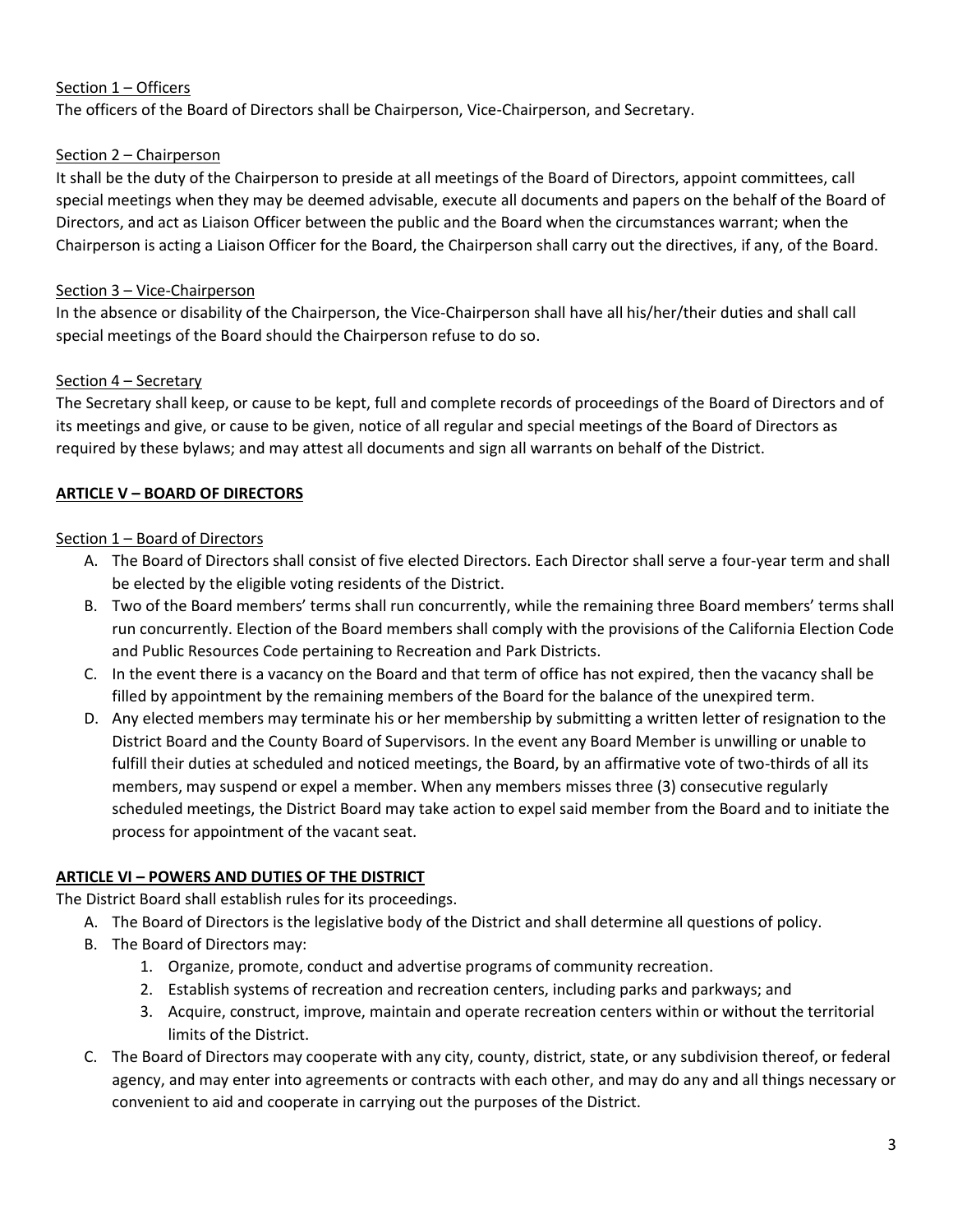- D. The Board of Directors and the governing bodies of any city, county, or school district having jurisdiction over any of the same territory or over contiguous territories may jointly establish a system or systems of recreation and parks, and may jointly do any act which either is authorized to do under California law.
- E. The District Board shall have and exercise all rights and powers, expressed or implied, necessary to carry out the purposes and intent of the Public Resources Code, including but not limited to the power:
	- 1. To sue and be sued;
	- 2. To take and acquire real or personal property of every kind or any interest therein, within and without the district, by grant, purchase, gift, devise or lease, and to hold, manage, occupy, dispose of, convey and encumber the same for the benefit of the District.
	- 3. To exercise the right of eminent domain, except that such right shall be exercised only within the territory of the District after approval for such exercise has been granted by resolution of the District Board.
	- 4. To appoint and employ and pay persons who are necessary and adequately trained, to maintain and operate the property, improvements and facilities under its control and to operate programs of public recreation. The Board may employ personnel at the pleasure of the Board or by contract, and may establish a merit system, retirement privileges, and provide for other employment practices either directly or through contractual arrangement with the state or other public agency or private organization.
	- 5. To employ counsel.
	- 6. To enter into and perform all necessary contracts.
	- 7. To borrow money, give security thereof, purchase on contract and do and perform any and all acts and things necessary or proper to carry out the provisions of the California Public Resources Code pertaining to recreation and park districts.
- F. The District Board may lease or rent private vehicles or equipment owned by District employees, or others, and reimburse them for use of same within budgetary limitations.
- G. The District Board may enter into group hospital service contracts with hospitals, hospital districts, and nonprofit corporations formed under Section [9201] of the Corporations Code for hospital service, or into contracts for group disability insurance for insurers, for the members of the District Board, and the employees relating to injuries or illnesses suffered by such persons, either in the performance of duty or at other times; and for such purpose the recreation and park district is construed to be a district within the meaning and effect of Section 10270.5 and 11512.2 of the Insurance Code and other laws related thereto. In addition to compensation insurance required by law, the District Board may insure its members and employees against accidental death and injury in the performance of their duties.
- H. The District Board may authorize the attendance of its members and employees at professional or vocational meetings, and may authorize payment for reasonable expenses therefore, including transportation to and from such meetings.
- I. The District Board shall direct a record to be kept of all its acts, and of all money received and disbursed by it. The books shall be open to public inspection. An annual audit of District financial statements, records, and Board of Director actions will be conducted in accordance with the Governmental Accounting Standards Board requirements.
- J. A majority vote of the members of the District Board is required on each action taken, except as otherwise required by law, and the vote shall be recorded.
- K. The Board of Directors may make and enforce all rules, regulations and bylaws necessary for the administration, government and protection of the property, improvements, and facilities under its management or belonging to the District.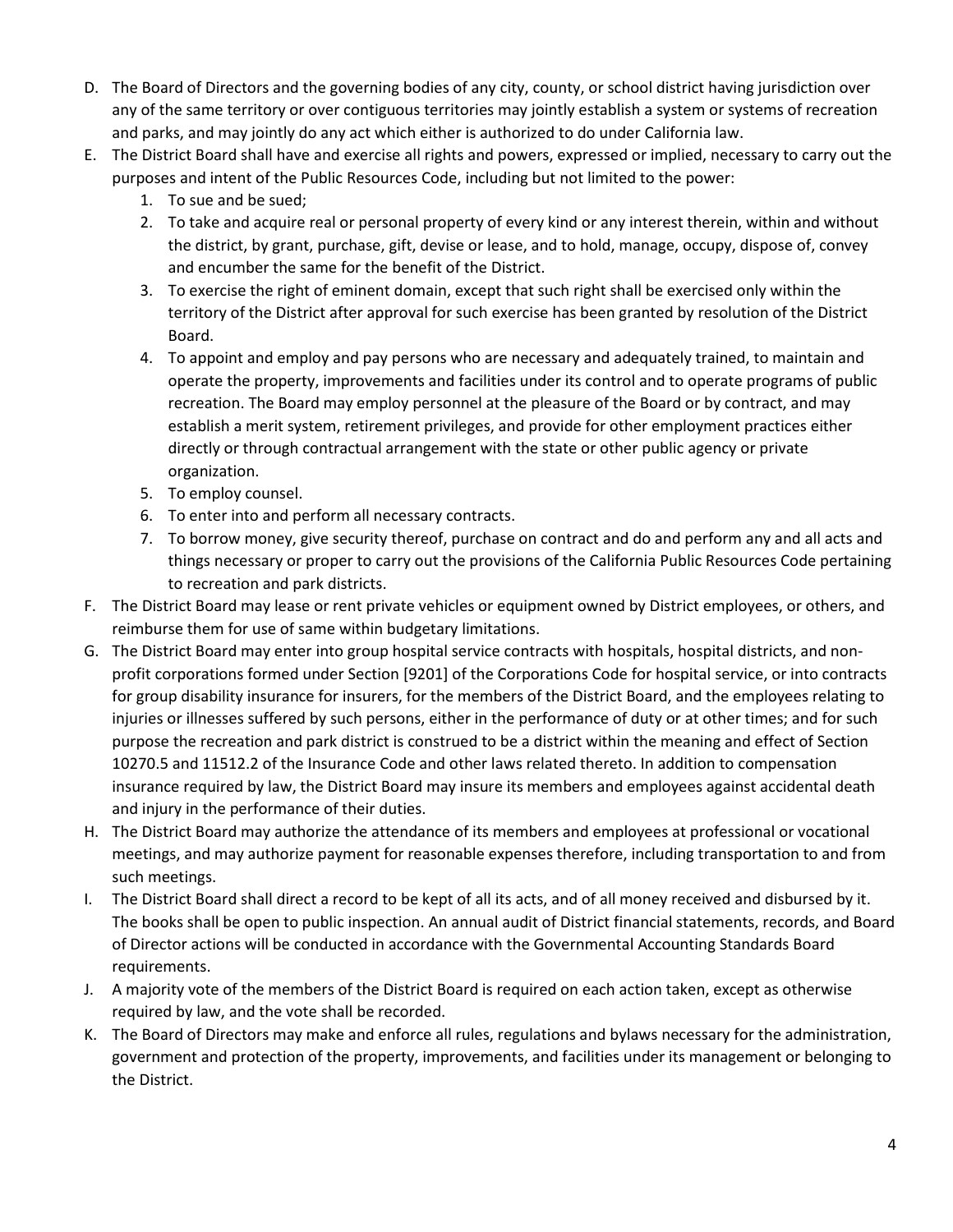### **ARTICLE VII – COMMITTEES**

### Section 1 – Standing Committees

The following standing committees shall be voted upon by the Board of Directors at the January meeting each year to serve on an annual basis.

- A. Finance
- B. Personnel
- C. District Services
- D. Regional Park Advisory Committee

Committee membership will consist of Board members. Residents of the District may be appointed to a committee if deemed necessary by the Board of Directors. The Executive Director shall be ex-officio member to these committees.

### Section 2 – Other Committees

The Chairperson of the Board of Directors may establish other special committees as deemed necessary in carrying out the objectives and goals of the District. Residents of the District shall be appointed to serve as members of these special committees. Board members and/or staff shall serve as ex-officio members to these committees.

### Section 3 – Functions of Committees

All business requiring further study shall be referred to the proper committee for report and recommendations to the Board as a whole for action. Action recommended by a committee shall not be considered as binding or representing the Board of Directors' position on the matter in question.

Under no circumstances is a committee or any member of that committee to take any action or make any statement committing the Board as a whole unless given authority to do so by vote of the Board.

### Section 4 – Committee Duties

Shall include, but not be limited to:

A. Finance.

To study and make recommendations concerning the following:

- 1. Maintenance and operation.
- 2. Employee compensation.
- 3. Capital outlay.
- 4. Interest and redemption for indebtedness.
- 5. Restricted reserve for capital outlay.
- 6. Restricted reserve for contingencies.
- 7. Unallocated general reserve.
- B. Personnel.

To study and make recommendations concerning the following:

- 1. Revisions to and/or adoption of personnel annual salary increases, leaves of absences, holidays, benefits and overtime compensation, as denoted in the employee handbook.
- 2. Periodic review and revisions to Employee Handbook.
- 3. Job descriptions.
- 4. The creation or elimination of any job position.
- 5. A periodic review of independent contractors and new contractors, as needed.
- C. District Services.

To study and make recommendations concerning the following:

1. Recreation and park programs as a whole.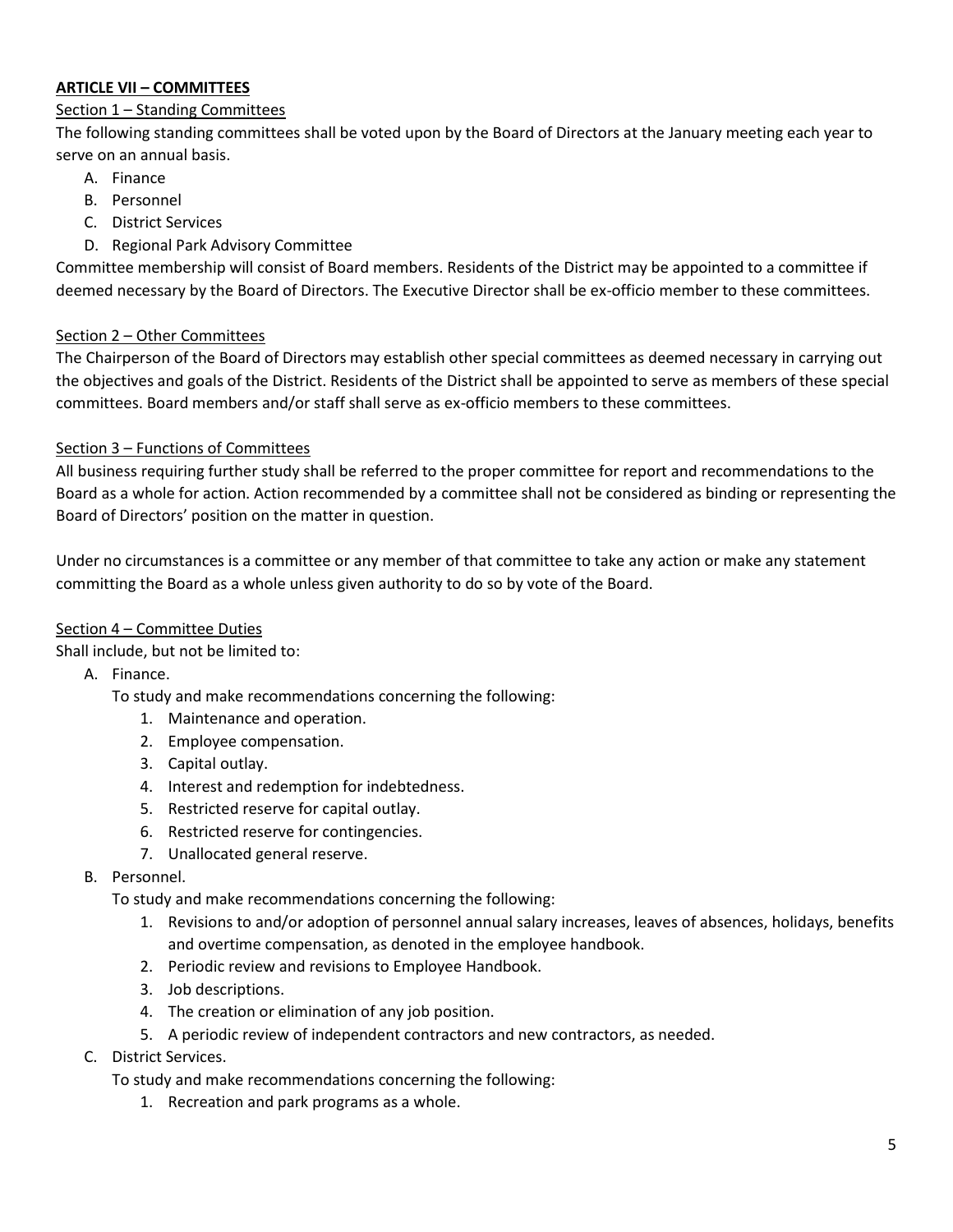- 2. Fees and charges schedule for community center, pools, special instructional classes and other activities which may involve a fee charge.
- 3. Policies for use of community center, pools, parks, facilities, and recreation programs.
- 4. Policy for conducting programs which may be classified as an educational class.
- 5. Policy for co-sponsorship of recreation and parks programs with other agencies or groups.
- 6. Periodic review and revisions to the District By-Laws.

#### **D. REGIONAL PARK ADVISORY COMMITTEE**

To study and make recommendations concerning the following:

- 1. Park policies and procedures
- 2. Park planning and development
- 3. Budget, grants and the review of associated public use fees
- 4. Public use requests and agreements
- 5. Maintenance activities and stewardship

#### **ARTICLE VIII – DISTRICT EMPLOYEES**

#### Section 1 – District Administrator

The Board of Directors shall hire an District Administrator. The District Administrator shall be the manager and chief executive officer of the District. The District Administrator shall, under the direction of the Board of Directors, be responsible for the administration of the District and shall organize its recreation and park programs, headquarters, facilities and employees. The District Administrator may employ personnel, within functions of the District, and shall also have the right to terminate employees if necessary.

The District Administrator along with the Finance Officer shall prepare and administer the District budget; maintain a complete financial record for the District, including an appropriate set of record books required under State and County law. Rules and regulations, and have an annual audit performed; study and recommend regarding property acquisition and development; by direction of the Board of Directors update and implement the District Master Plan; prepare reports on accomplishments and needs; prepare necessary Board meeting materials; and shall carry out any and all directives and policies established by the Board of Directors. The District Administrator shall also be the Clerk for the Board and shall perform all of the duties imposed by law upon the Clerk.

In absence of the District Administrator, the Board may designate an Interim District Administrator or other manager who shall have all the powers and perform the duties of the District Administrator.

#### Section 2 – Other District Employees

There shall be such other subordinate employees and consultants as established by the District's budget and personnel policies. The District Administrator shall promulgate and establish the duties and rules regulating all other employees and consultants of the District, subject to the approval of the Board of Directors.

C. V. Starr Community Center personnel shall be employed pursuant the operating agreement between the City of Fort Bragg and the District for the C. V. Starr Community Center.

#### **ARTICLE IX – DISTRICT FINANCES**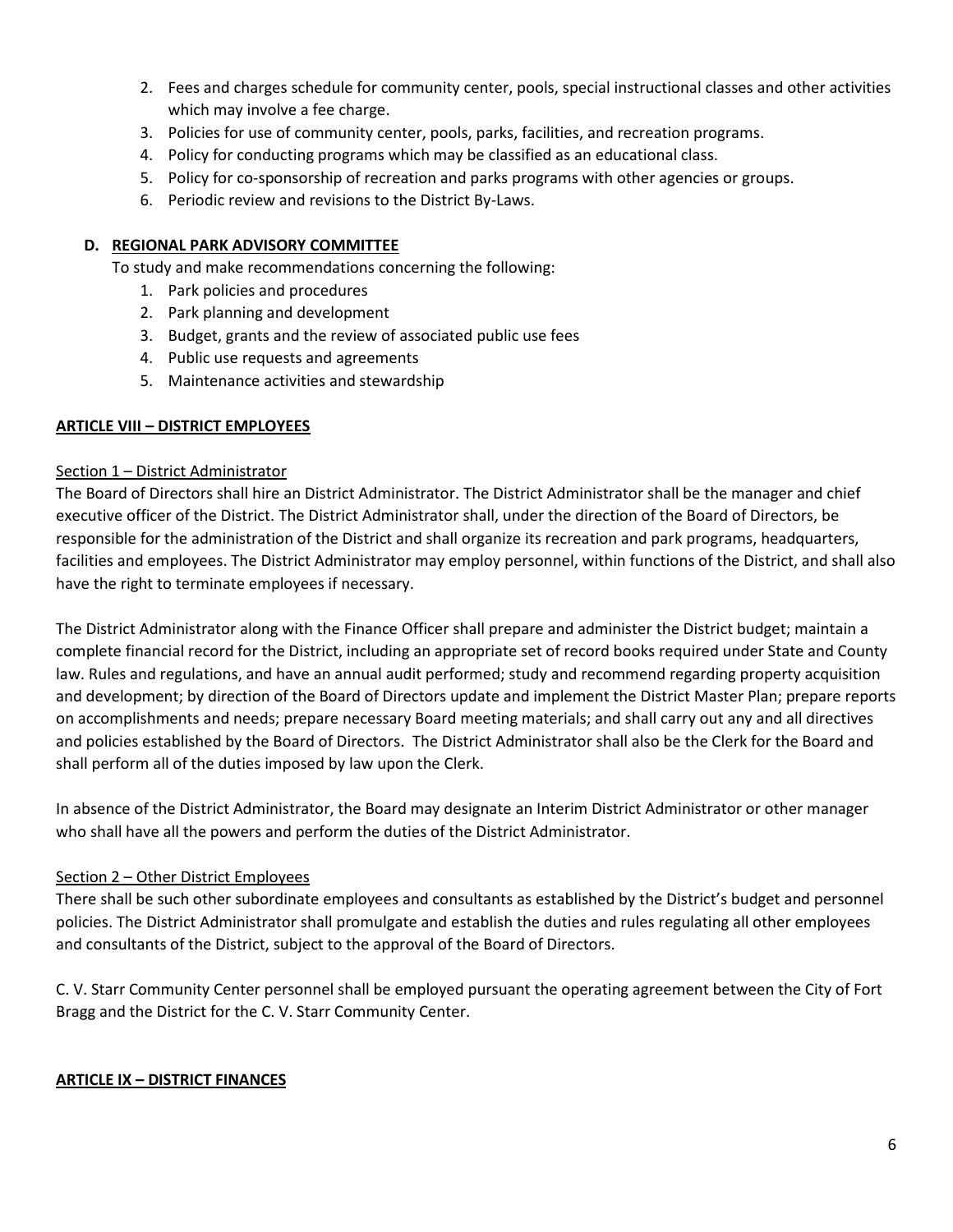### Section 1 – Annual Budget

The District Administrator and Finance Officer shall submit a preliminary budget to all committees not later than May  $5<sup>th</sup>$ of each year for the ensuing fiscal year. Any Committee recommendations shall be submitted to the Finance Committee for their review before going on to the Board of Directors. The Finance Committee shall then review the budget and shall recommend to the Board of Directors a tentative budget at or before the regularly scheduled June Board of Director's Meeting for the ensuing fiscal year. On or before July 1 of each year, the Board of Directors shall publish a notice, at least one time, stating: (1) that the preliminary budget has been adopted and is available for inspection at the District Office, (2) that on a specified date, not less than one month after publication of the notice, the District Board shall meet for the purpose of fixing the final budget, and that any taxpayer may appear and be heard regarding the items in the budget. The District Board shall report the final budget to the supervising authority after the budget hearing, but no later than August 10.

## Section 2 – Procedures for District Disbursements and Accounts

A. Payroll.

The District Administrator (shall examine and approve the monthly payroll and provide a current reporting to the Finance Committee for their monthly meeting. Employees are paid bi-monthly.

B. All Other Expenditures.

All other obligations of the District shall first be presented to the Finance Committee and approved by the Board of Directors at their next regular meeting. Such approval shall be evidenced by the certification of the Chairperson or acting Chairperson of the Board and the Secretary of the Board. After such approval, such claims shall be paid.

# Section 3 – Expenditures up to \$5,000.

The District Administrator may purchase materials or supplies or award any contract for a sum not exceeding \$5,000 without the approval of the Board of Directors, providing such expenditures are within budgetary limitations.

# Section 4 – Expenditures in Excess of \$5,000 up to and including \$25,000.

The District Administrator may purchase materials or supplies or award any contract for a sum in excess of \$5,000 and not exceeding \$25,000 without the approval of the Board of Directors. The District Administrator shall attempt to obtain three (3) firm quotes for such materials, supplies or contract prior to making such expenditure. The District is governed by Public Contract Code 22000-22045.

# Section 5 –-Expenditures of \$25,001 - \$60,000. – Public Contract Code 22032

Public projects of sixty thousand dollars (\$60,000) or less may be performed by the employees of the District by force account, by negotiated contract, or by purchase order. To the extent permitted by law, the District may give preference to local businesses. When the expenditures will exceed the sum of twenty-five-thousand dollars (\$25,000) and the District elects to solicit bids, the contract shall be awarded to the lowest responsible bidder. All such contracts shall be awarded by action of the District Board.

# Section 6 – Expenditures of \$60,001 - \$200,000 – Public Contract Code 22032

Public projects of two hundred thousand dollars (\$200,000) or less may be let to contract by informal procedures as set forth in this article. Informal bids shall be based on at least three (3) bids or quotes. Bids can be solicited by written request, publication, and/or posting on the District Website at least ten (10) calendar days before bids are due. To the extent permitted by law, the District may give preference to local businesses. When the expenditures will exceed the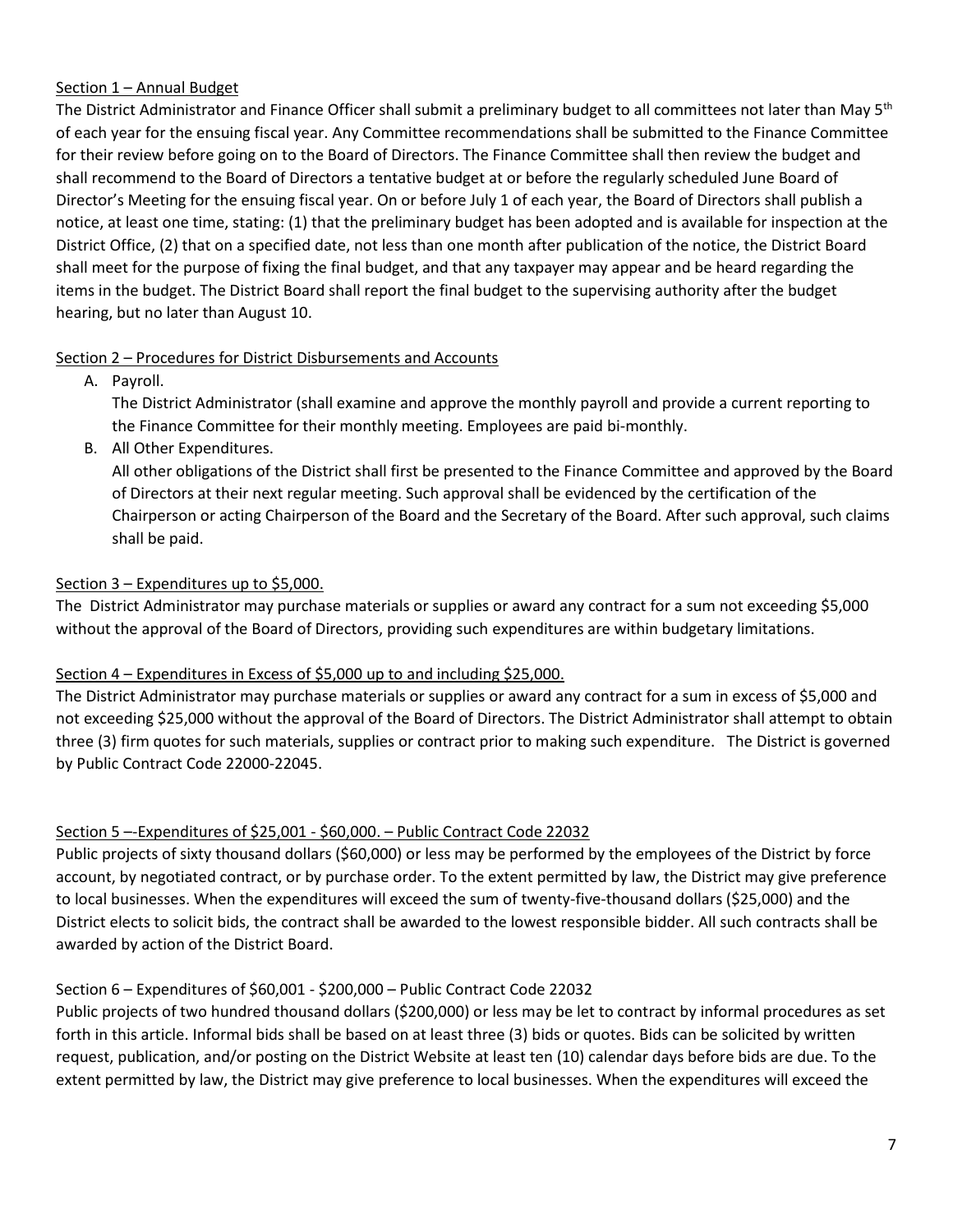sum of sixty-thousand dollars (\$60, 000), the contract shall be awarded to the lowest responsible bidder. All such contracts shall be awarded by action of the District Board.

### Section 7 – Expenditures over \$200,001 – Public Contract Code 22032

Public projects of more than two hundred thousand dollars (\$200,000) shall, except as otherwise provided in this article, be let to contract by formal bidding procedure. The formal bid process includes: a notice inviting formal bids, formal bid opening by the District Administrator, review by the District Board, and award by the District Board or rejection of all bids.

Before any formal bid process begins, MCRPD Board of Director's will engage a professional consultant to develop a feasibility study and strategic plan prior to the initiation of the formal bid process. MCRPD Board will document and publish the report for public review and comment at least 60 days prior to the award of contract.

**Grant-funded activities may have more stringent bid requirements**. MCRPD Board will seek independent professional guidance for any project to assure that all grants(s) and the award of contracts comply with applicable codes, regulations, and guidelines.

The District Administrator shall present the bid opening records for acceptance or rejection to the Board of Directors at their regular or special meeting. The District Board may reject all bids/quotes and obtain new bids/quotes, or, by a fourfifths vote, may elect to purchase the materials or supplies in the open market, or to construct the building, structure, or improvements by force account. The Board of Directors may waive formal bid procedures to purchase from another public agency, or purchase through another public agency, by using the formally-accepted bids of that public agency.

### Section 8 – Rejection of Bids

In all instances where informal or formal bids are requested, the District shall reserve the right to reject any and all bids.

### Section 9 – Financial Reports

An account record of budget expenditures shall be kept and a statement showing the state of the budget funds shall be presented monthly to the Board of Directors by the District Administrator or Finance Officer.

### Section 10 – Receipts Other Than Taxes

Receipts other than taxes shall be deposited to the credit of the District and a monthly report made to the Board of Directors by the District Administrator or Finance Officer.

### Section 11 – Bonds of Employees

Members of the Board of Directors and certain employees of the District whose duties involve the handling of money shall be bonded by a corporate security in such amount as shall be fixed by the Board of Directors. Which Directors and which employees shall be bonded shall be determined by the District Administrator.

### Section 12– Fiscal Year

The fiscal year of the District shall begin July 1 and end June 30.

### Section 13 – Leases, Contracts, Etc.

All leases, contracts, and the like entered into by the Board and receiving Board approval shall be signed by the Chairperson, or by any Director or by the District Administrator specially designated by the Board of Directors, unless otherwise required by law, at a duly convened Board of Directors' meeting.